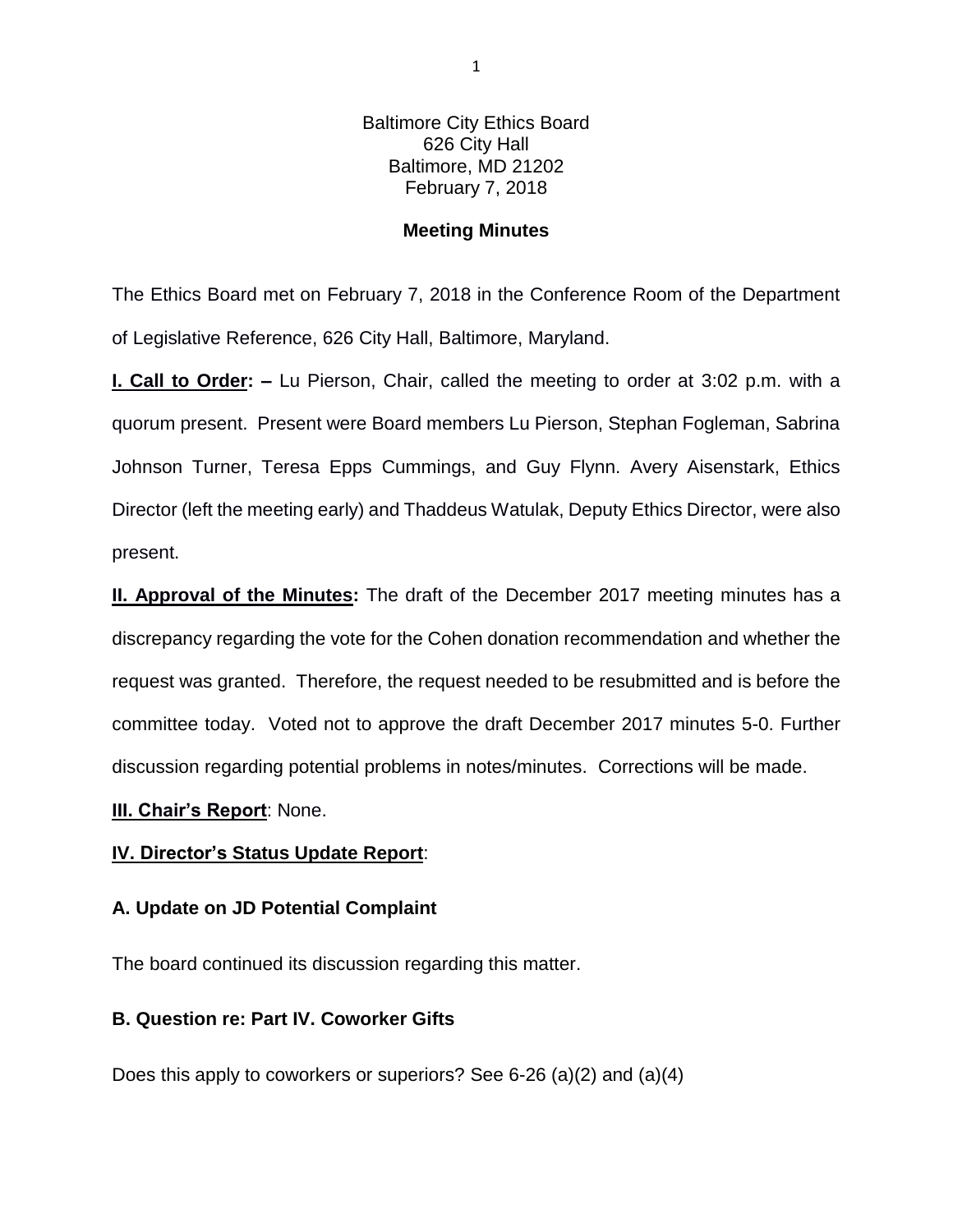Conversation started because of a request made by intermediary supervisor to employees to give money for a gift for department head.

Is this prestige of office? (Person who decides your raise.)

If falls under gifts, it is not allowed unless falls under exception. Distinguish between superiors and peers. Board can consider what other counties' procedures regarding the issue.

SF: Moved that Director do a cursory search of surrounding jurisdictions. Motion was properly seconded and passed with a vote of 6-0.

#### **V. Solicitations:**

A. President's Office: Ms. Glenda Curtis-board had several concerns regarding CHRIS. Inc. Ms. Curtis understands that she does not presently have the approval from the board of estimates. It is the board's understanding that this is a very closely held entity, however, not sure if Ms. Curtis is paid a salary. Application is not clear, and board has not been provided with any additional details. Board requested someone attend a board meeting to discuss. SF can go to president to explain.

LP-Moved to table until next meeting. The motion was properly seconded, and the motion passed with a vote of 6-0.

B. Councilmember Cohen's non-profit donation recommendation list has been clarified and resubmitted.